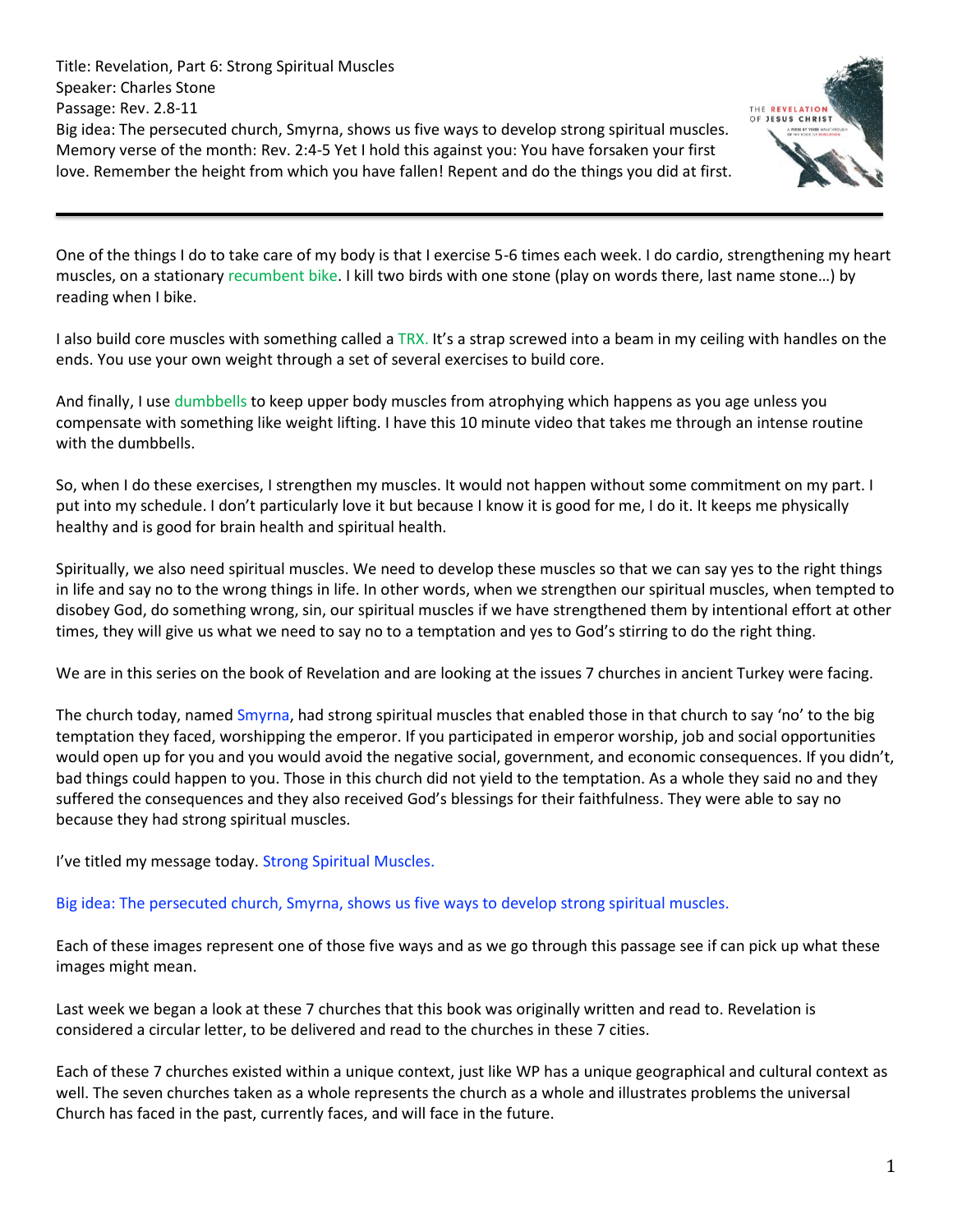Smyrna was at the site of the present-day Turkish city of Izmir, the third largest city in Turkey. The only thing that is left of ancient Smyrna is the area about the size of a football field. It was known for its beauty, its public buildings, wealth, fine wines, study of medicine. It became the center of emperor worship. It had a population of 100,000 and was an important seaport as it had a protected harbor.

These 7 churches fall into three groups. Remember, these churches represent the kinds of issues the church today faces.

The first and the last of these churches (red column) were in grave spiritual danger. The three in the middle (yellow) have remained faithful to some degree.

Only the second (today) and the sixth had proved themselves faithful. As Christians we want to emulate the qualities of those over here (Smyrna/Philadelphia). We don't want to be over here (red/yellow groups), but here (Smyrna/Philadelphia).



*Rev 1 8 "To the angel of the church in Smyrna write: These are the words of him who is the First and the Last, who died and came to life again.<sup>9</sup> I know your afflictions and your poverty—yet you are rich! I know the slander of those who say they are Jews and are not, but are a synagogue of Satan. <sup>10</sup> Do not be afraid of what you are about to suffer. I tell you, the devil will put some of you in prison to test you, and you will suffer persecution for ten days. Be faithful, even to the point of death, and I will give you the crown of life.*

One of the ways to read and study the bible is to look for similarities and repeated themes in different passages. In these 7 sections to these 7 churches, John uses a similar flow of thought. John…

- starts with Jesus as the source of power and the solution giver.
- defines the problem, the issue that particular church faced.
- gives the solution through and encouragement or a correction.
- states the consequence: the spiritual blessings that will follow by heeding his direction.

This is a great template to use today:

- Jesus is the source of all you need.
- You're going to face challenges and temptations in life.
- Look to Him to show you what to do.
- When we do what he wants, he will bless.

# **Rev. 2 8 "To the angel of the church in Smyrna write:**

Angel might refer to an actual angel assigned to Smyrna. Or, because angel was used as a term for messenger, it may refer to the pastor over this church which may have been one of the earlier Christian martyrs, Polycarp.

### **These are the words of him who is the First and the Last,**

Jesus is Lord of history and is control no matter how things seem. They needed to hear that.

# **who died and came to life again**.

If you've been with us form the beginning, you may recall these same words appeared in chapter 1 in John's vision of Jesus. I used a painter's palette as a visual to describe who Jesus is and what he has done for us. This vision of Jesus was like a movie trailer preparing us for the complete movie yet to come (the entire book of Revelation). And as John writes to these churches, he reiterates one at a time 6 of the 7 specific phrases he used to describe Jesus in his initial vision as he begins his words to these churches.

They needed to hear this because some of them would die for their faith. These persecutors may take their lives, but their vindication was certain, their eternity secure. Jesus had experienced life at its worst, even death but he had risen and conquered death and his followers would as well.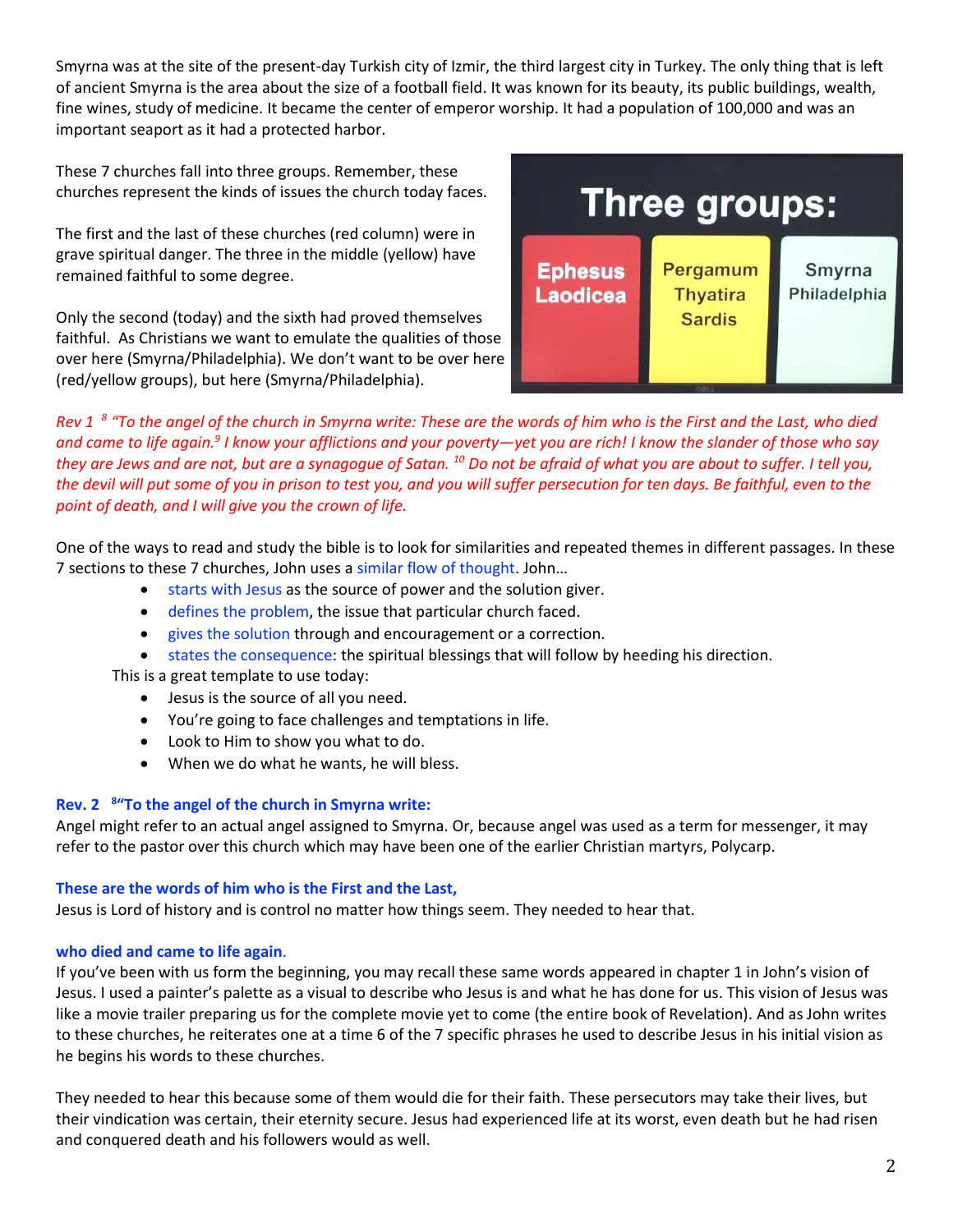And this reminder that Jesus is the Lord of history and that he defeated death provides the foundation for the instructions and commands to follow.

Remember that just two churches had only strengths and no weaknesses. And John's scorecard for church success would be vastly different from many of our scorecards today. His scorecard was affliction, poverty, and slander which define struggle and trouble. Yet, even with this, he says they are rich, not in material things and nice buildings, but the eternal riches of his grace.

His description of this church and how he sees them spiritually successful is quite convicting to me. Do I prefer today's scorecards of success in life (money in the bank, good job, nice car) or do I prefer God's eternal riches?

### **9 I know your afflictions and your poverty—yet you are rich!**

Afflictions really means extensive tribulation, a crushing weight, and poverty is extreme poverty.

Here is the context. If you wanted to move up the social or economic ladder, you had to participate in the Roman emperor worship cult. That is, you must offer sacrifices and bow down to the Emperor as if he were a god. If you didn't, as many of the Christians did not, poverty resulted. They were punished economically. They couldn't get certain jobs. And sometimes mobs would even attack Christians and wreck their homes. This is not far-fetched today in Canada.

A Christian law school out west had a biblical statement on sexuality that students were to maintain a biblical stance on sexual purity. A suit was brought against the school. The Canadian supreme court ruled that if you graduated from this law school, you could not get a law license, effectively shutting out a new law school graduate from practicing law, an economic penalty. The school was forced to drop this stipulation that students must keep themselves sexually pure.

We must understand that as our culture drifts further and further away from values anything resembling biblical ones, especially when it comes to sexuality, gender, and the value of human life, economic punishment will fall more and more on those who don't embrace official government stances, just like it economically affected these early Christians who refused to embrace the then current government stances. They were still good citizens, as should we, but they had to draw the line where it conflicted with their deeply help values and beliefs.

When John writes that Jesus says that even in poverty they were rich, He is reminding us that for every price we pray or injustice or suffering we experience because of our faith in Jesus, rewards are being stored for us in heaven and their value is exponentially increasing.

#### **I know the slander of those who say they are Jews and are not, but are a synagogue of Satan.**

Anti-Jewish sentiment following the destruction of the temple in 70 AD made Jews especially concerned to guard their Rome-given right to practice their religion, and they felt Christianity endangered what little freedom they enjoyed. So, some, but not all, slandered and ridiculed this small group of believers.

They accused them of cannibalism because of how they described the Lord's supper as the body and blood of Christ. They accused them of sexual immorality because they described their joyous meals together as love feasts. They accused them of atheism because they didn't embrace the Roman gods. They accused them of being arsonists because they spoke about the fire of the Holy Spirit. They accused them of disloyalty to the state because they refused to worship Caesar. They accused them of splitting families because when they became Christians, their Jewish families often threw them out.

Satan means adversary and calls those few hostile Jews, adversaries not only toward the believers but toward God himself.

So, you combine the Jewish resistance to these Christians with the rise of emperor worship, you had a double source of persecution.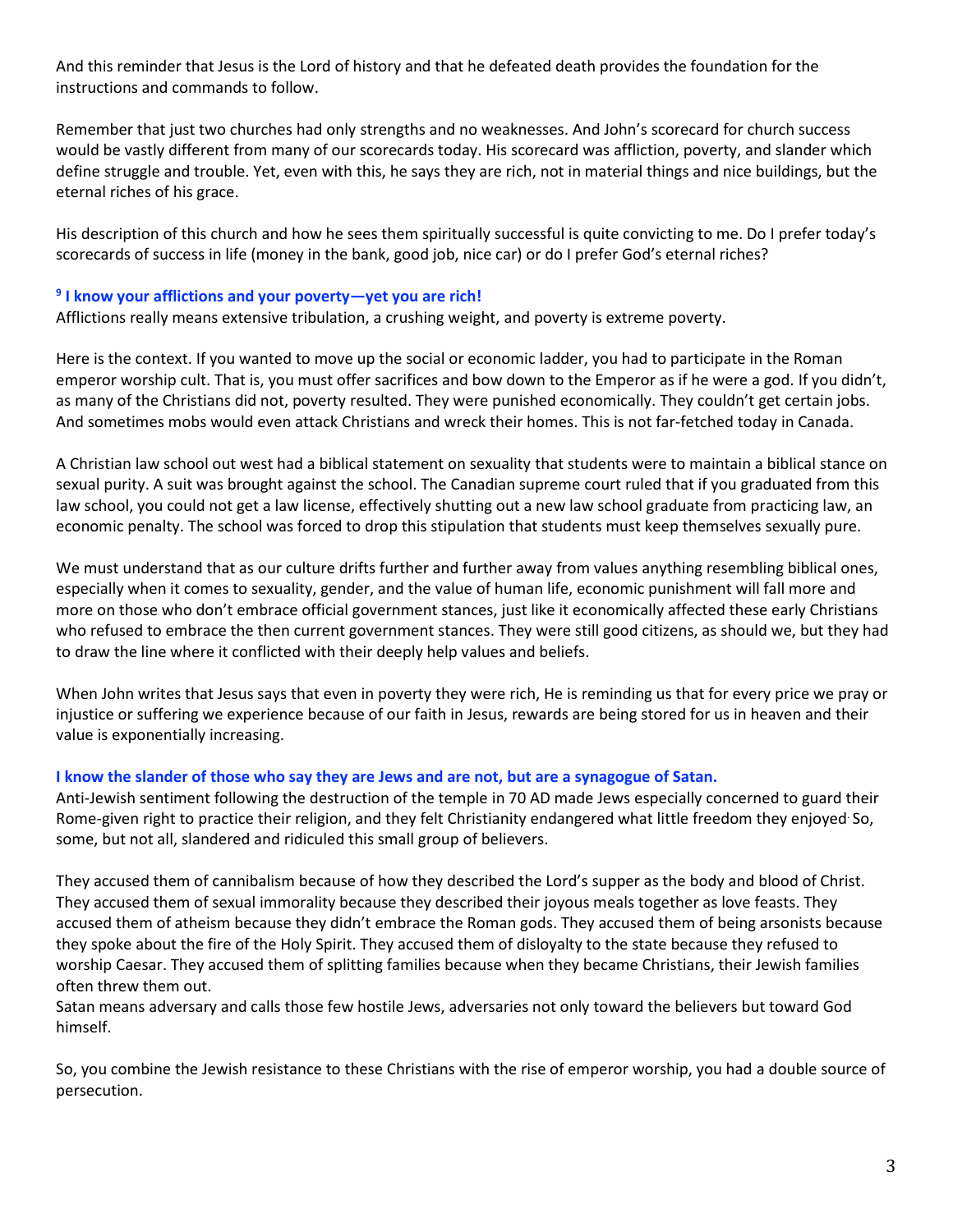#### **<sup>10</sup> Do not be afraid of what you are about to suffer.**

In this phrase, Jesus gives a prophetic word, things will get worse, and a word of encouragement, don't be afraid.

#### **I tell you, the devil will put some of you in prison to test you,**

In those days prison was not a prelude to trial, but a prelude to death. If you were put in prison, you pretty much were going to be executed. Satan was behind that.

#### **and you will suffer persecution for ten days.**

Ten days is probably not a literal 10 days, but most likely describes an indeterminate and rather short period of time. It also may refer the Christians being forced into gladiatorial combat or to be targets of it. Prior to their day to be in the arena, they would be imprisoned for 10 days and death would almost certainly follow.

The big picture here is that as we get closer to the end times, suffering for Christ will increase, but it will not last forever and God will get us through it.

## *In this you greatly rejoice, though now for a little while you may have had to suffer grief in all kinds of trials (1 Pet 1.6)*

#### **Be faithful, even to the point of death,**

That is a sobering thought. Would I, would you be faithful even if it meant your life was taken?

We should take this message of not fearing the future to heart. I believe being an authentic Christian will get more challenging, but we need not give in to fear. God is with us.

### *Psa. 46:1 God is our refuge and strength, an ever-present help in trouble.<sup>2</sup> Therefore we will not fear….*

How do you not be afraid of going to prison and maybe dying there? Jesus is not saying that we won't experience the feeling of fear about future difficulty. He does not mean that we somehow shut off our brain's warning system, the fight-flight system God created in us for survival.

He is not calling us to be a stoic and act like we have no emotions. God created our brains to not like uncertainty and when we feel uncertain about something in the future, it puts our brains on the alert if we need to fight or flee. Uncertainty creates bio-chemical processes that release chemicals into our bodies and brains that gives us emotional sensations including that of fear or anxiety. He is not saying that we have some way to flip a switch and shut off that process so that the body does not work like God created it to work.

He is implying that we must acknowledge our feelings of fear (1 Pet 5.7), but don't be controlled by them. Those feelings will subside as our body turns down the release of these chemicals and its systems come into balance. So God created us to experience emotions. But he also gives us what we need to not let those emotions control and drive our behavior.

### Jesus then says this to the faithful.

### **and I will give you the crown of life.**

There were two kinds of crowns, a ruler's crown like a king would wear and a victors crown, like an athlete would wear if the won a race. We are in a race. Jesus wants us to finish the race well and we will receive the victor's crown, eternal life with him.

And at the end of each of these sections about the churches he reminds them to really listen, pay attention to what he says.

## **<sup>11</sup>He who has an ear, let him hear what the Spirit says to the churches. He who overcomes will not be hurt at all by the second death.**

We are not excluded from the first death. We all will die. The second death is eternal death, eternal separation from God in a real place called hell. Trust Christ and your eternal home is heaven not hell.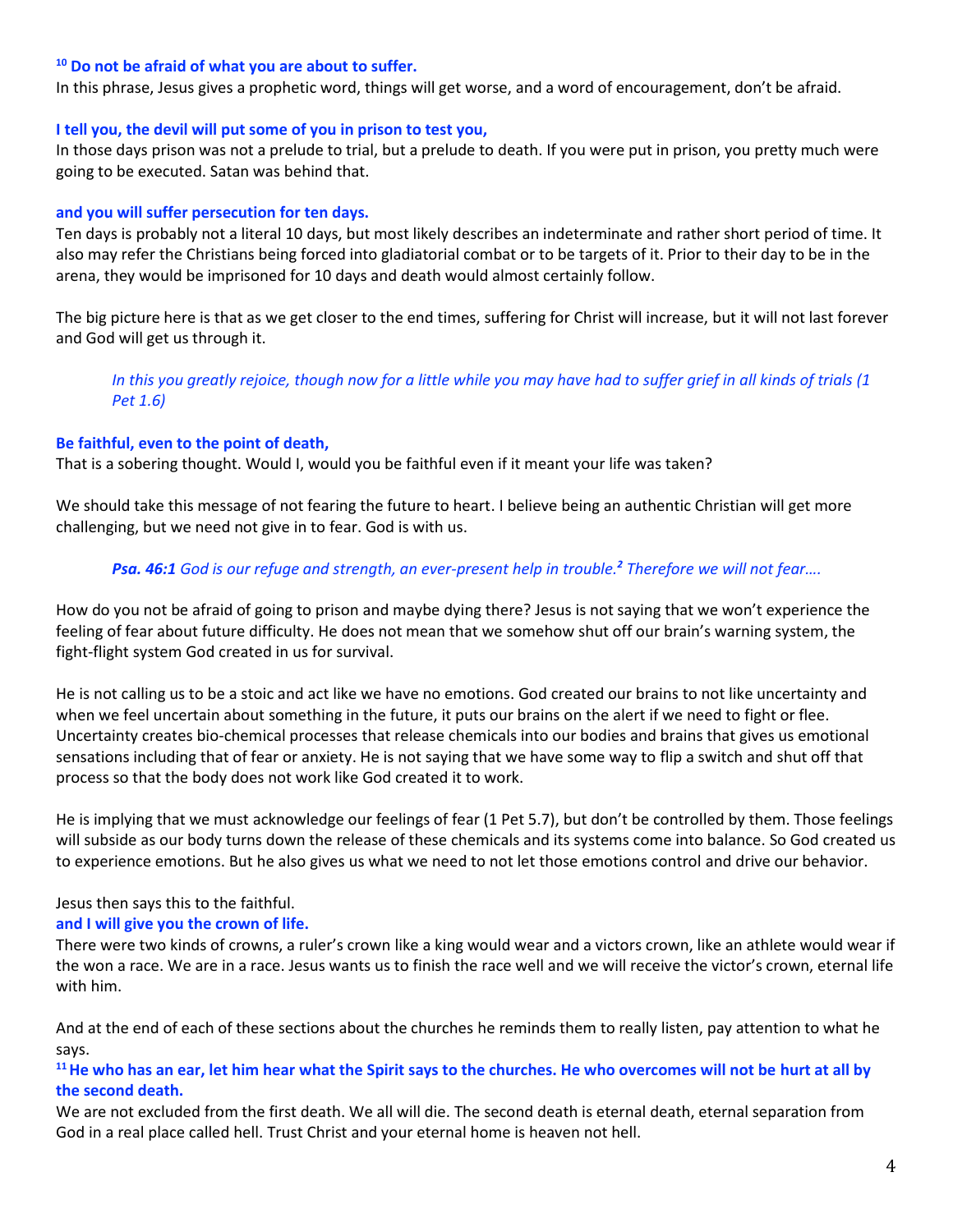Let's go back to the big idea.

### Big idea: The persecuted church, Smyrna, shows us five ways to develop strong spiritual muscles.

### **1. Know yourself. What is your recurring Achilles heel?**

What is the chink in your armor? In war, the enemy always looks for the weakness in the enemy. Are you self-aware enough that you know your weaknesses?

We all have certain weaknesses that are based on both nurture and nature, environment, and genes.

Some people are more genetically disposed to say fear, anxiety, or even sexual temptation. We might call that our spiritual Achilles heel, that temptation that seems to keep nagging us and is most difficult to resist. It's a persistent area of vulnerability.

Several years ago, a professor wrote a book called *Signature Sins* that begins with the question of why we sin, making the case that each of us has a specific sin or tendency toward that sin that has a unique presence in our lives.

Although there is no specific biblical list of core sins, there are many lists of sins, the ancient Christians created a list of what they called the seven deadly sins (lust, gluttony, greed, sloth, anger, envy, pride)

So, it's important to know yourself by recognizing your spiritual Achilles heel. How do you do that? Ask the person closest to you who really loves you to tell you what they observe in you that might be your spiritual Achilles heel.

### **2. Take heart: Jesus knows your situation.**

He said twice that he knew the challenges the Christians in Smyrna faced. You are not alone. And when we know that you are not alone, it's a bit easier to deal with difficulty and temptation. Right? Be encouraged that these are not idle words or promises, but that they came from Jesus. He lived faced every temptation we faced, but he didn't give in. He knows the defeating kinds of things you face.

### **3. Believe: You have what you need to say 'No!'.**

He says that even in the most difficult challenges we face, we are rich. That is, we have everything we need "for life and godliness" as Peter writes. In other words, tell yourself, "I don't have to do, yield, or give in this because it's my cross to bear, I grew up that way, I just can't help it, it's just so hard. Greater is he who is in you that who is in the world. We have these incredible spiritual treasures and resources at our disposal if we draw upon them.

### *Heb. 2:18 Because he himself suffered when he was tempted, he is able to help those who are being tempted.*

God's promise is that he will never allow a temptation beyond what we can bear.

*No temptation has seized you except what is common to man. And God is faithful; he will not let you be tempted beyond what you can bear. But when you are tempted, he will also provide a way out so that you can stand up under it. (1 Cor 10.13)*

### **4. Resist: you don't have to yield to fear.**

I didn't say resist the feeling of fear. The feeling of fear, remember, is an automatic bio-chemical response to danger and uncertainty. What might they have been afraid of? The consequences of not worshipping the emperor…economic retribution, social rejection, persecution, and even death.

This is a good question to ask yourself. Is there some fear that lurks behind your Achilles heel? Is if the fear of loss of pleasure from not doing that thing? Loss of acceptance by your friends who do that thing? The change you may have to make by not continuing to yield and give in? The fear of what if I fail again? You must convince yourself that you can still do the right thing with feelings of fear.